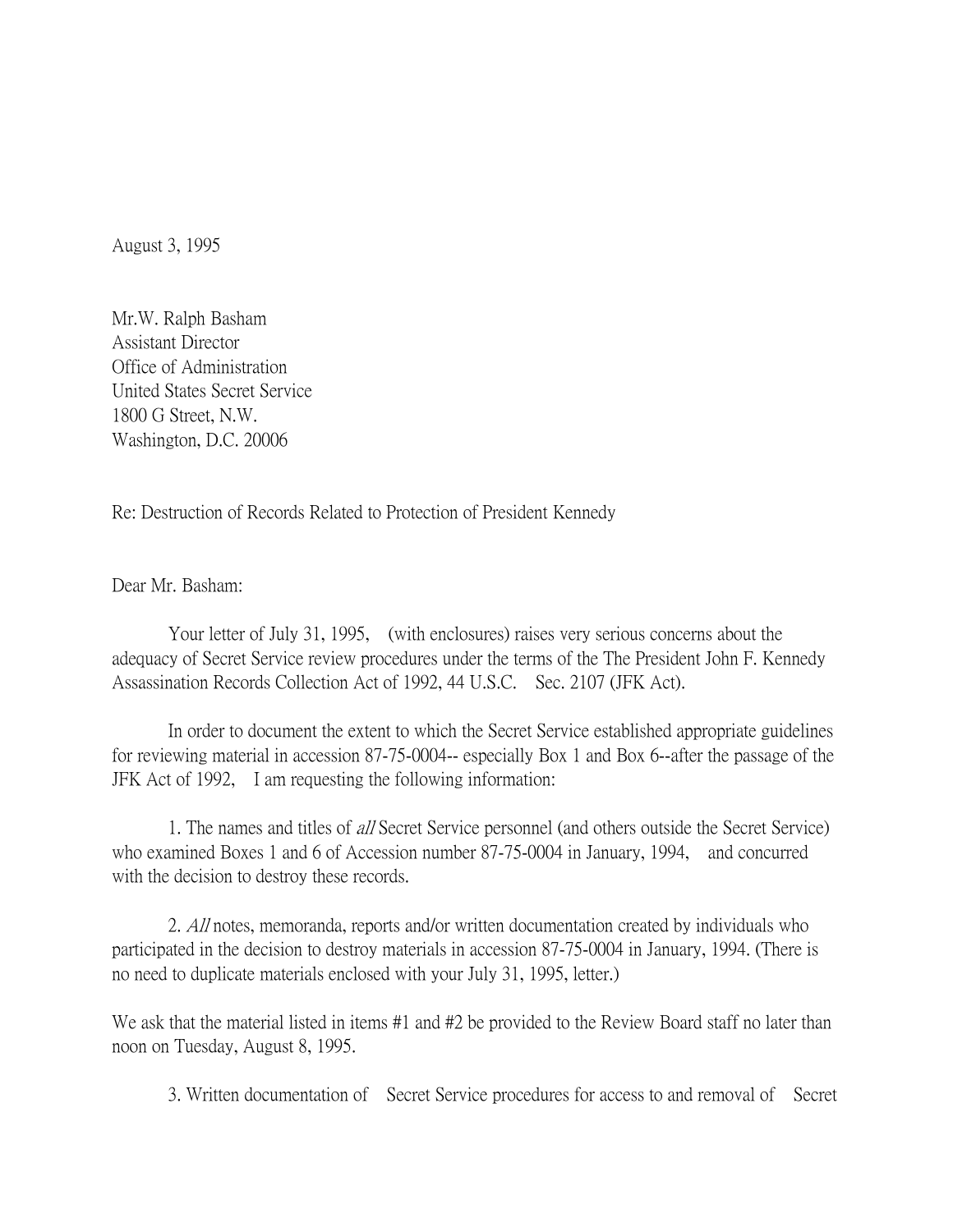Service materials described in 135 forms and housed at the Washington National Records Center. With regard to File 602.111 "Other Places Folder #6-July-Nov. 1963," your letter states that you do "not know the present whereabouts of the folder." Describe how files could be removed without any record of who took them. Offer a professional explanation of your search for this file and include appropriate documentation of your efforts to discover its whereabouts.(DAVID AND JEREMY: SHOULD WE ASK FOR AN AFFIDAVIT INSTEAD OF THIS? I NOTE THAT PHIL REQUESTS AN AFFIDAVIT FROM THE FBI IF HE ASKS FOR A SOURCE FILE BUT DOES NOT RECEIVE IT AFTER THE FBI HAS LOOKED FOR IT.)

The National Archives and Records Administration Accession Number Master List (01), page 2007, indicates that materials pertaining to the protection of President Lyndon B. Johnson were destroyed in January, 1995. According to the "01" list, Boxes 3, 4, 5, 6, 8, and 9 of Accession number 87-75-5--which included materials on Andrews Air Force Base for 1963--were disposed of presumably by your decision. In order to ascertain the circumstances surrounding the destruction of these records and to assure the preservation of the records that have survived, we request that you take the following actions:

1. Instruct the appropriate Secret Service officials to provide the Assassination Records Review Board **all** documentation related to boxes 3, 4, 5, 6, 8, and 9 of the above referenced Accession (including, but not limited to, the Secret Service's copy of the Form 135; any revisions or amendments made to the 135; any destruction orders; any retention schedules or revisions of retention schedules that would relate in any way to the six boxes; any requests to have the records transferred to the Secret Service for review; any other documentation, memoranda, e-mail or fax messages that relate to the boxes; and any memoranda discussing the basis for changing the retention schedule.)

2. Provide the Review Board with the names and titles of **all** Secret Service personnel (and others outside the Secret Service) who examined Boxes 3, 4, 5, 6, 8, and 9 of Accession number 87-75-5 and concurred with the decision to destroy these records. Provide the date on which these materials were reviewed. Provide the date on which these materials were destroyed.

3. Provide the complete National Archives and Records Administration Number Master List (01) of all Secret Service holdings at the Washington National Records Center.

4. Provide accurate, legible copies of all 135 Forms for Secret Service materials held at the Washington National Records Center.

5. Provide accurate, legible copies of **all** Secret Service *inventories* of records for the period January 1960-January 1969.

We ask that this material (listed in items #1-#5) be provided to the Review Board staff no later than noon on Friday , August 11, 1995.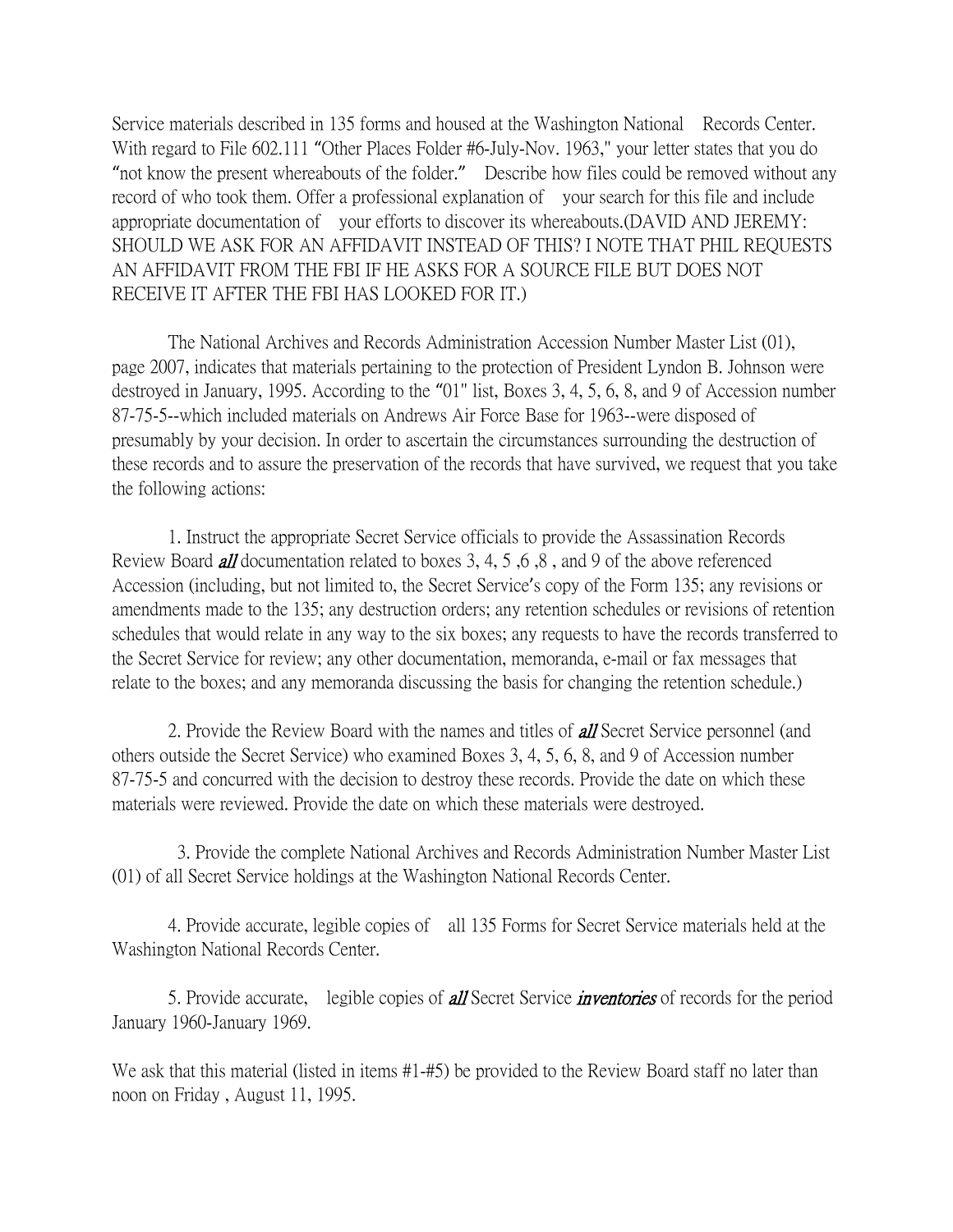We appreciate your stated assurance that the United States Secret Service takes seriously the requirements of the JFK Act. To that end, we specifically request that you assure us that no Secret Service records related to President Kennedy or to his assassination or records related to Vice President, then President, Johnson be destroyed until the Review Board has received prior written notice and has had an opportunity to inspect the records.

Your letter includes several misstatements that require clarification. For example, on page 2 you state that you have arranged several trips to your off-site facility for Dr. Zimmerman. In fact, Dr. Zimmerman has visited Centre Pointe twice--once for two and one-half hours and a second time for six hours. None of the materials Dr. Zimmerman requested be photocopied during these visits has been provided by the Secret Service. Nor have any requested copies of records inventories been provided. Moreover, your letter states, "We also arranged an interview with the Service's archivist, who provided several documents for [Dr. Zimmerman's] review." Dr. Zimmerman initiated contact with Mike Sampson and briefly glanced at several materials clearly qualifying as assassination records. Again, no copies of this material have been provided, and the Secret Service has offered no evidence that any of the materials in the Archives at 1800 G Street are even under review. No inventory of materials in the Archives has been provided to the Review Board. The day after Dr. Zimmerman's visit to the Archives John Machado called Jeremy Gunn to complain about our "shotgun approach"as though he had no idea Dr. Zimmerman had arranged to visit the Archives: this, in spite of Dr. Gunn's call to John Machado to obtain Mike Sampson's telephone number. The existence in the Archives of two boxes marked "John F. Kennedy Assassination"-- not to mention significant materials at Suitland and Centre Pointe-- certainly belies your oft-repeated claim that the Secret Service has finished its search for and review of assassination records. Quite the contrary.

Finally, your statement (pp. 2-3) regarding the context of Dr. Zimmerman's request for a copy of the "01" list, to wit: "The need for a FOIA request was never discussed" is remarkable, to say the least. Ann Parker clearly refused to provide the list, which showed the date of destruction of Accession 87-75-4, and she clearly stated that Dr. Zimmerman should file a FOIA request. Once again, we request that you instruct all Secret Service officials to cooperate fully, completely, and truthfully with the Assassination Records Review Board. We also request that you review the JFK Act with all Secret Service officials responsible for locating and reviewing Secret Service records. Such a review should clarify your obligations under the statute--obligations that are as yet not fulfilled.

We appreciate your assurance of assistance to the Assassination Records Review Board. We trust that you are willing to act promptly to remedy issues identified in this letter. If you have any questions, please contact the Review Board's Executive Director, David G. Marwell, at 202-724-0088.